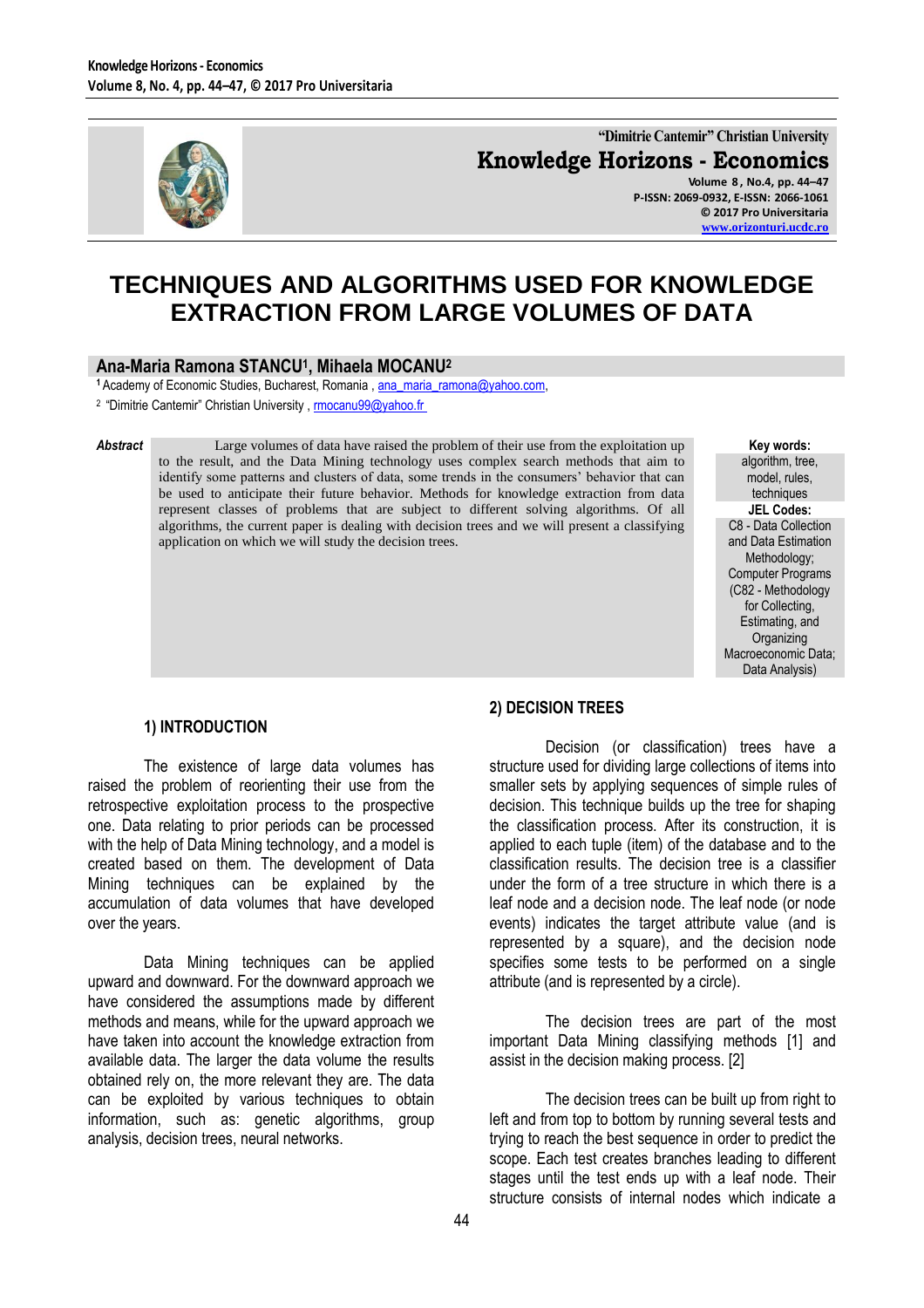test on an attribute made up of branches that represent the result of the test and of leaf nodes representing the class labels.

We can say that the decision trees are analysis schemes that can help the decision makers by designing the possible outcomes.

#### *a. Rules extraction from the decision trees*

A system that is based on decision trees adopts the *top-down* type strategy, a strategy that searches only an area of the searching space guaranteeing the finding of a simple tree, even if it is not the simplest. The Decision trees (D.T.) can be used both as descriptive models and predictive ones. The prediction can be achieved by covering the trees. This can be done, more often than not, by sets of rules generating an output file containing the specified values. In order to extract the rules from a decision tree it is necessary to follow several steps, and the most important ones can remind that: the node leaf is included in the prediction, class, knowledge is presented in the form of rules, and the rules are created for the path of node leaf and the root node and are easily perceived by people.

## *b. Classification by decison trees induction*

The most widely used and known algorithms that implement the decision trees (D.T.) are: CART, CHAID, ID3/C4,5 and C5,0 and SPRINT. The algorithm *CART* (Classification and Regression Trees) was introduced by Breiman in 1984 and it is based on classifications and regressions, the main construction is based on the binary division of attributes, and the *CHAID* algorithm (Chisquared Automatic Interaction Detection) uses the "chi-square" tests for segmentation, and the number of branches varies from two to the number of types of predictions. Another algorithm is the *ID3/C4.5* algorithm and the *C5.0* one.

The *ID3* algorithm was introduced by Ross Quinlan in 1986 and it is used to generate a decision tree out of a set of data based on Hunt's algorithm. These algorithms produce trees that have multiple branches for a single node combining the decision trees into a single classifier using the knowledge gained for division, the *SPRINT* algorithm is used in large data sets, and the division is based on a single attribute value.

The most widely used algorithm of those listed above is the algorithm ID3 / C4.5 that adopts the crossing to be done from top to bottom searching only a part of the search space. The algorithm *C4.5* is an extension of algorithm *ID3*, extending the classification domain from the enumeration type attributes to some of numeric type.

The following algorithm is called *ID3* and it is a forerunner of *C4.5*.

*Input:* The set of algorithms used in entailing the algorithm A is a set of elements whose attributes have discrete values. The set of candidate attributes is called the *list-of-attributes*.

*Output*: a decision tree

*The algorithm ID3*: *Generates the decision tree*  Step1: creates node N;

Step2: if the elements of set A belong to the same class C, then

Stage3 returns N as a leaf with class C label

Stage4 if A is void then

Stage5 returns N as a leaf labelled with the class that contains the most elements from M (the majority)

Stage6 selects the testing attribute  $A_i$  out of the set A, the attribute that devides the data most efficiently

Stage7 labels the node N with the attribute A<sup>i</sup>

Stage8 for every known value of the attribute A<sub>i</sub>// the X set is partitioned

Stage 9 creates a new branch from node N for condition Ai=a

Stage 10 be  $S_i$  the set of those elements from set A for which Ai=a

Stage 11 the S<sub>i</sub>=  $\theta$  , then

Stage 12 attaches a leaf labelled with the most common value from X

Stage 13 thus attaches the node returned by *Generates the decision tree (Si, A-{Ai})*

Be S a set of data. Supposing we want to classify this set according to the attribute X with card  $(X)$  = m; it results that there will be m distinct classes  $C_i$ ,

with i=  $1,m$  . Be s<sub>i</sub> the number of elements from S that belong to the class C<sub>i</sub>. Then the information required to classify a drive set is:

$$
I(\mathsf{s}_1, \mathsf{s}_2, \ldots \mathsf{s}_3) = \sum_{i=1}^m p_i \log_2(p_i)
$$

Formula 1 - Shannon's formula for entropy [3] where  $p_i$  = the probability that an element may belong to

$$
C_i, p_i = \frac{s_i}{s}
$$

Be attribute A with card  $(A) = v A = \{a1, a2, \dots\}$  $a_v$  }. The attribute A partitions S in v  $\{S1, S2, \dots Sv\}$ , where S<sub>j</sub> contains elements  $y \in S$ , A(y) = a<sub>i</sub>. If the attribute A were to be selected as the test attribute (that is the best for the classification that divides the data most efficiently), then these subsets correspond to the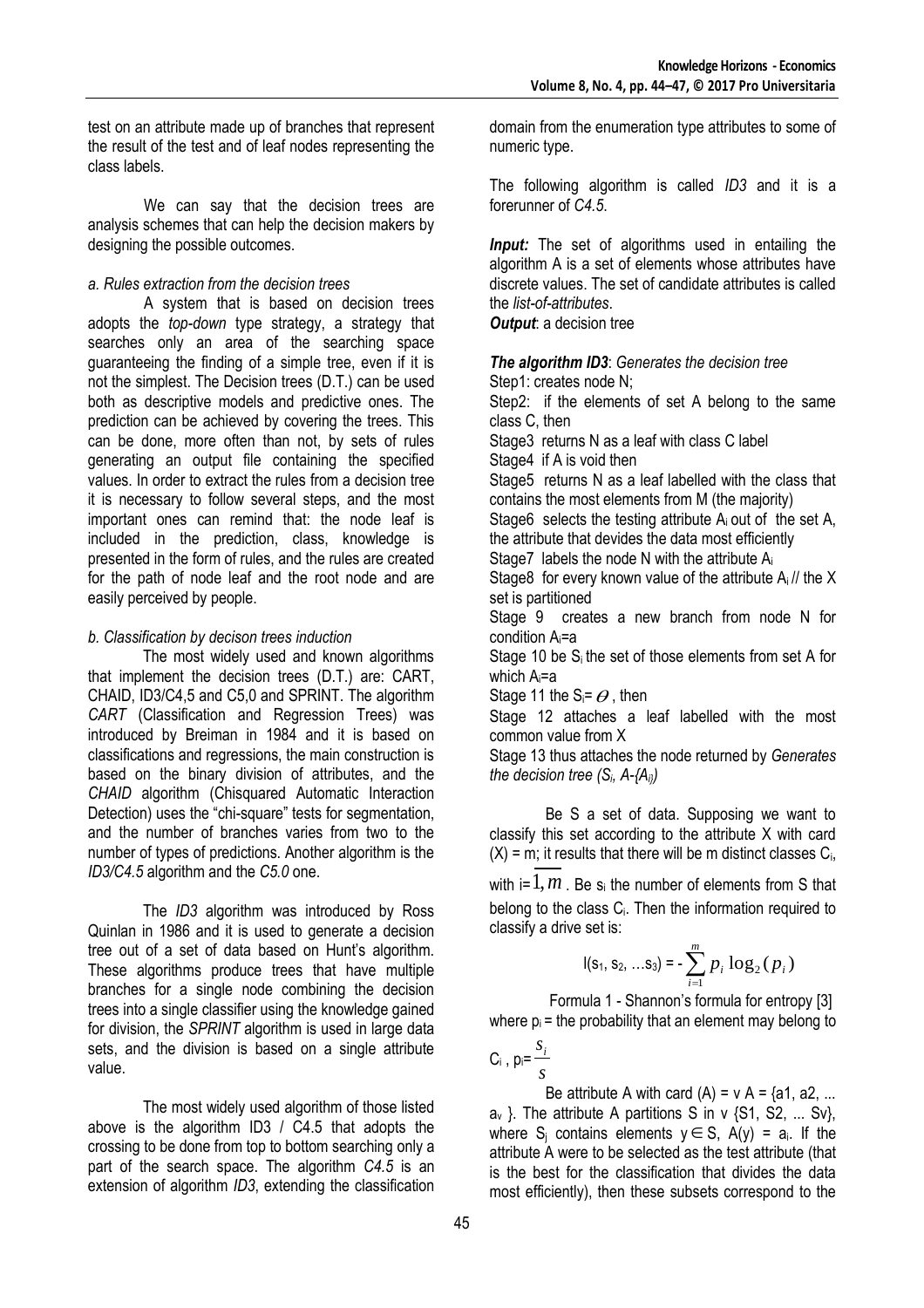arcs starting from the node that contains the set S. Be  $s_{ij}$  = card (C<sub>i</sub> $\bigcap S_j$ ).

Entropy, that is the information expected, can be obtained by partitioning the set S by the attribute A, is given by:

$$
E(A) = \sum_{j=1}^{v} \frac{s_{1j} + \dots + s_{mj}}{s} I(s_{1j}, \dots, s_{mj}).
$$
  
Formula 2–Entropy calculation [4]

The lower the entropy is, the more homogeneous the partitioned sets will be. The information obtained by dividing the tree according to node A is  $G(A)=I(s_1, s_2, ... s_m)-E(A)$ .

The algorithm computes the information obtained by each attribute. The attribute with the most information gathered by following the tree is chosen as the testing attribute for the set of S entailed. A node is created and it is labelled with the chosen attribute, and for each value of that attribute arcs are created, the set entailed is partitioned according to that attribute.

#### *c. The advantages of the decision trees*

In 1997, Kamber M., L. Winstone, W. Gong, S. Cheng, and J. Han declared that the decision trees require restrictions on the data studied [5]. As stated by Bounsaythip C. and Rinta-Runsala in 2001, the main advantages are that are easy to understand and produce effective models. They also argue that they are applicable to real problems, for example, in commercial matters.

#### **3) The building of the decision tree based on classification techniques**

The application we developed on the classifications in Oracle Data Mining is called w classification 15, an application performed using the *V\_DM\_Questionnaire table* from which we chose the fields: Fees and Interest from the Data Analysis which we grouped according to the Time\_Expected and from the Building Class we chose the target: *Image\_Name* and according to *Code\_Client*.

From the connection made, we selected the model DT (Decision Trees) and then we looked at the results that occurred.

*DT Model* - a pattern that involves choosing a smaller set of data on which it will be built, and the remaining data set will be used to test the newly

obtained model and hence to check the accuracy and trust coefficients associated to the predictive values.

Within a decision tree, at each level a type *Then If instruction is displayed describing a rule and, as* an extra layer is being added to the tree, the instruction *If – Then* appears.

From *Figure 5.3* we can notice that the company's image (pe\_ansamblu\_imaginea) that occurs in nodes: 0 (with a confidence of 34.92%), 1 (with a confidence of 40.63%), 2 (with a confidence of 62.98%) and 3 (with a confidence of 70.89%) represents a major impact on the people who wish to use a banking service.



Figure 1 – The decision tree display

That is,



Figure 2 – Re-writing the decision tree

where: